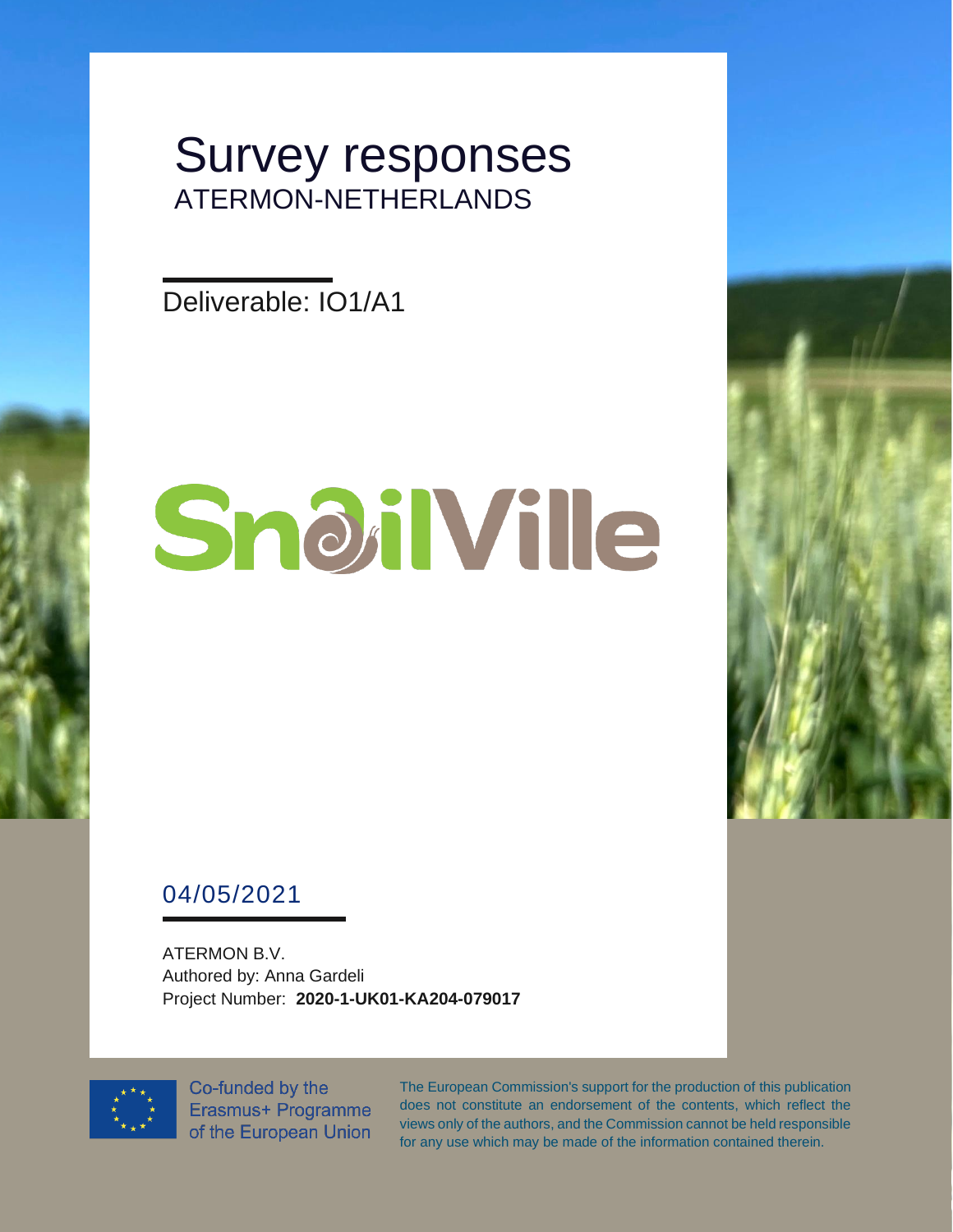



## **REVISION HISTORY**

| <b>Version</b> | <b>Date</b> | <b>Author</b> | <b>Description</b> | <b>Action</b> | <b>Pages</b> |
|----------------|-------------|---------------|--------------------|---------------|--------------|
| 1.0            | 10/02/2021  | <b>AKNOW</b>  | Creation           |               | <b>TBS</b>   |
|                |             |               |                    |               |              |
|                |             |               |                    |               |              |

(\*) Action:  $C =$  Creation, I = Insert, U = Update, R = Replace, D = Delete

## **REFERENCED DOCUMENTS**

|   | <b>Reference</b>         | <b>Title</b>        |
|---|--------------------------|---------------------|
|   | 2020-1-UK01-KA204-079017 | SnailVille Proposal |
| - |                          |                     |

# **APPLICABLE DOCUMENTS**

| ID       | <b>Reference</b> | <b>Title</b> |
|----------|------------------|--------------|
|          |                  |              |
| <u>_</u> |                  |              |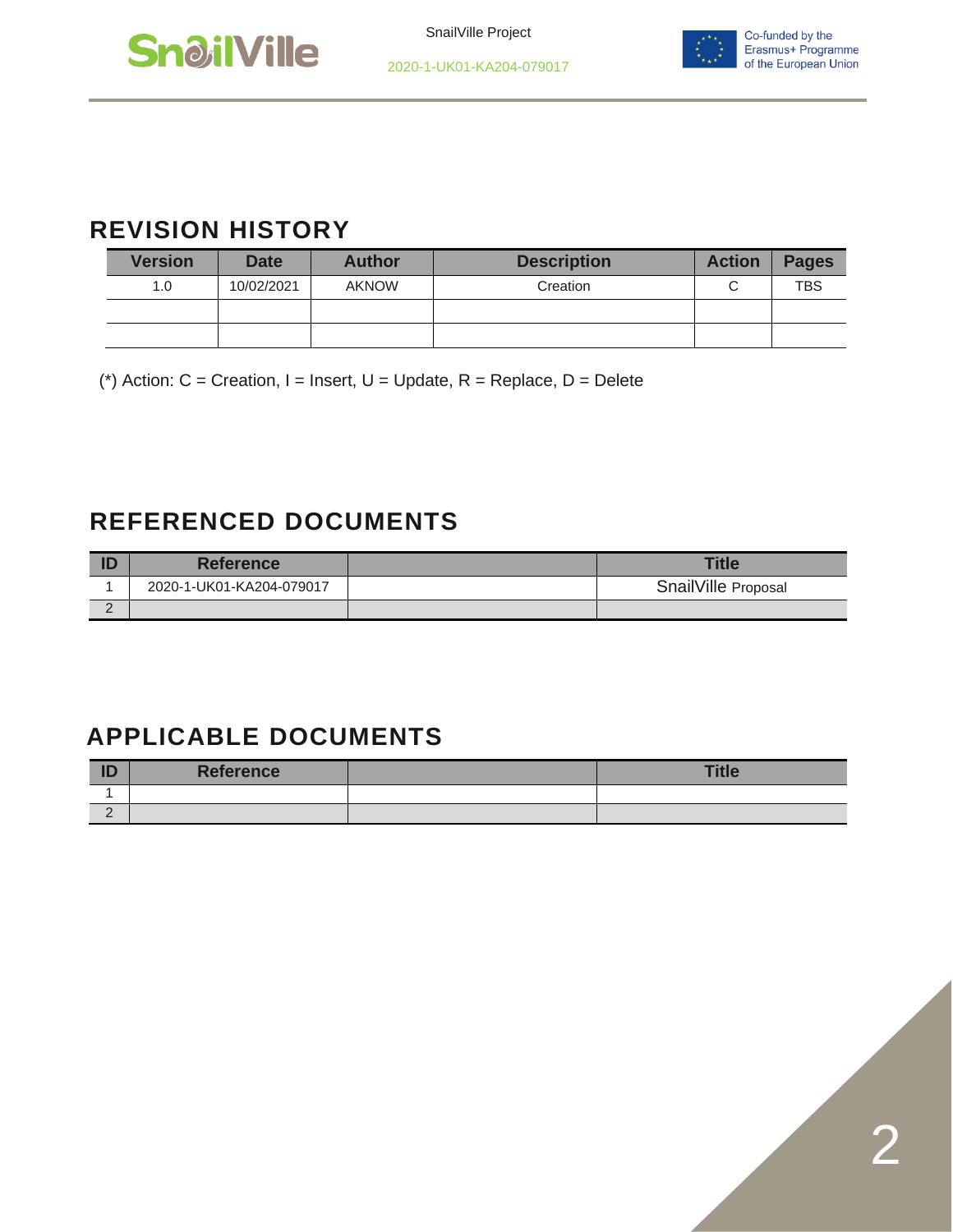



## **Contents**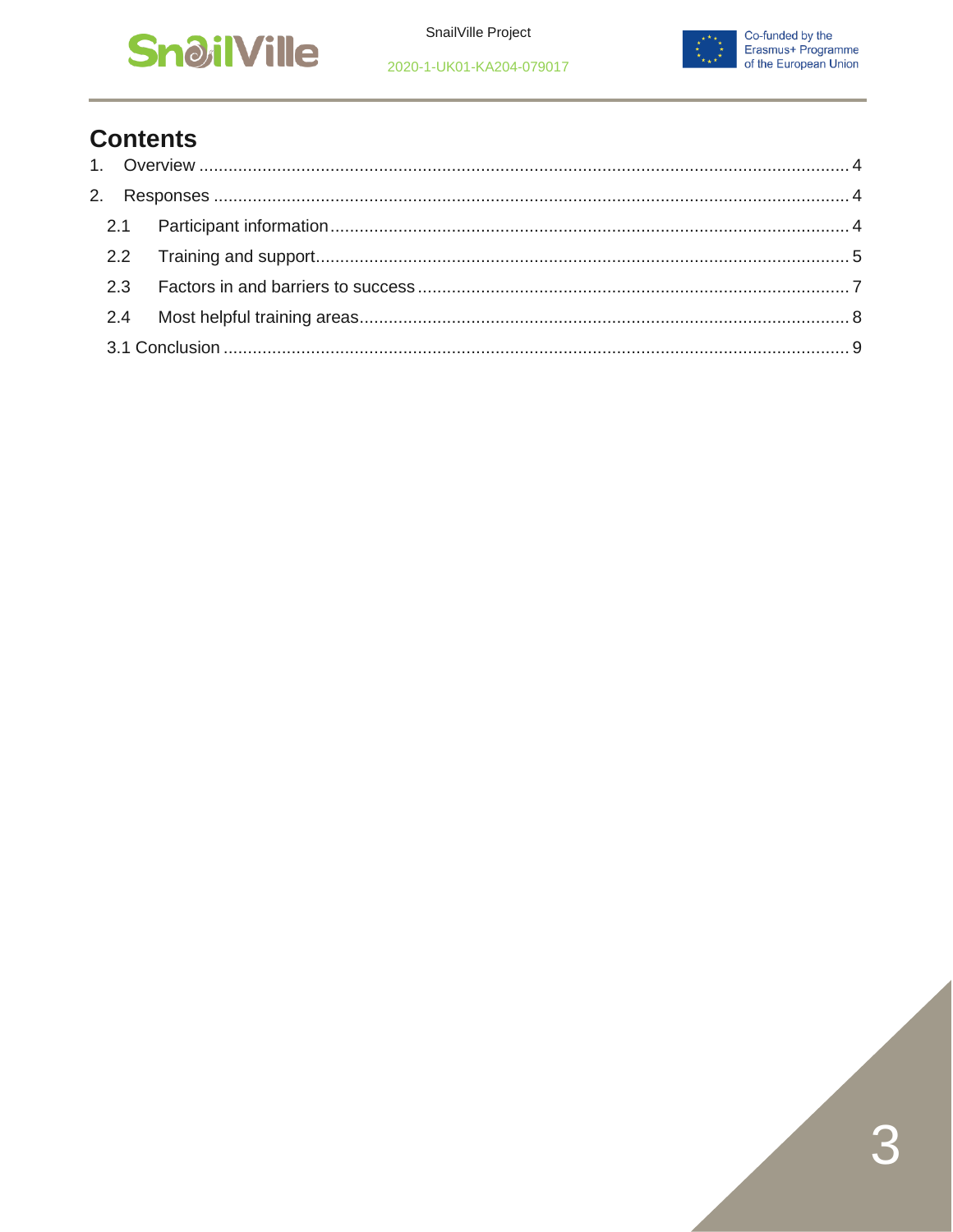



# <span id="page-3-0"></span>**Overview**

This document provides a summary and brief analysis of the results of a survey disseminated by ATERMON for the purposes of research as part of the Snailville project. Following the desk research undertaken on snail farming in the Netherlands for this same project by ATERMON, the survey was intended to verify and build on the resultant findings.

Although 30 was the original aim for the number of respondents, ATERMON successfully managed 25. That being said, this probably reveals that snail farming in the Netherlands still needs to be wellestablished, as very few trainings and support exist in the country.

This fact is also reflected in the fact that almost all respondents are amateurs and regard snail farming rather as a hobby than a professional perspective and as such they are not involved in any aspect of commerce and e-commerce in a global market. In fact, there is only a very low percentage of the respondents that actually export a significant proportion of their products, with the rest of them not having received any guidance or help to flourish in the snail farming sector.

Overall, the answers revealed that the need for guidance and support can prove to be significantly helpful for snail farmers that wish to start a sustainable business in the field, given also that the competition with imports is deemed as increasingly high.

# <span id="page-3-1"></span>2. Responses

# <span id="page-3-2"></span>**2.1 Participant information**

The first section of the questionnaire asked demographic questions in order to export useful data about the background of the respondents.

In particular, the results showed that most of them belong to the age group 35-55 (28%), while 6 of the respondents (24%) are between 45 and 54. A 20% of the respondents belongs to age group of 25-34 and the rest of the respondents are over 65.

In addition, as already mentioned the majority of the respondents (40%) are amateurs while only a 16% owns a snail farm.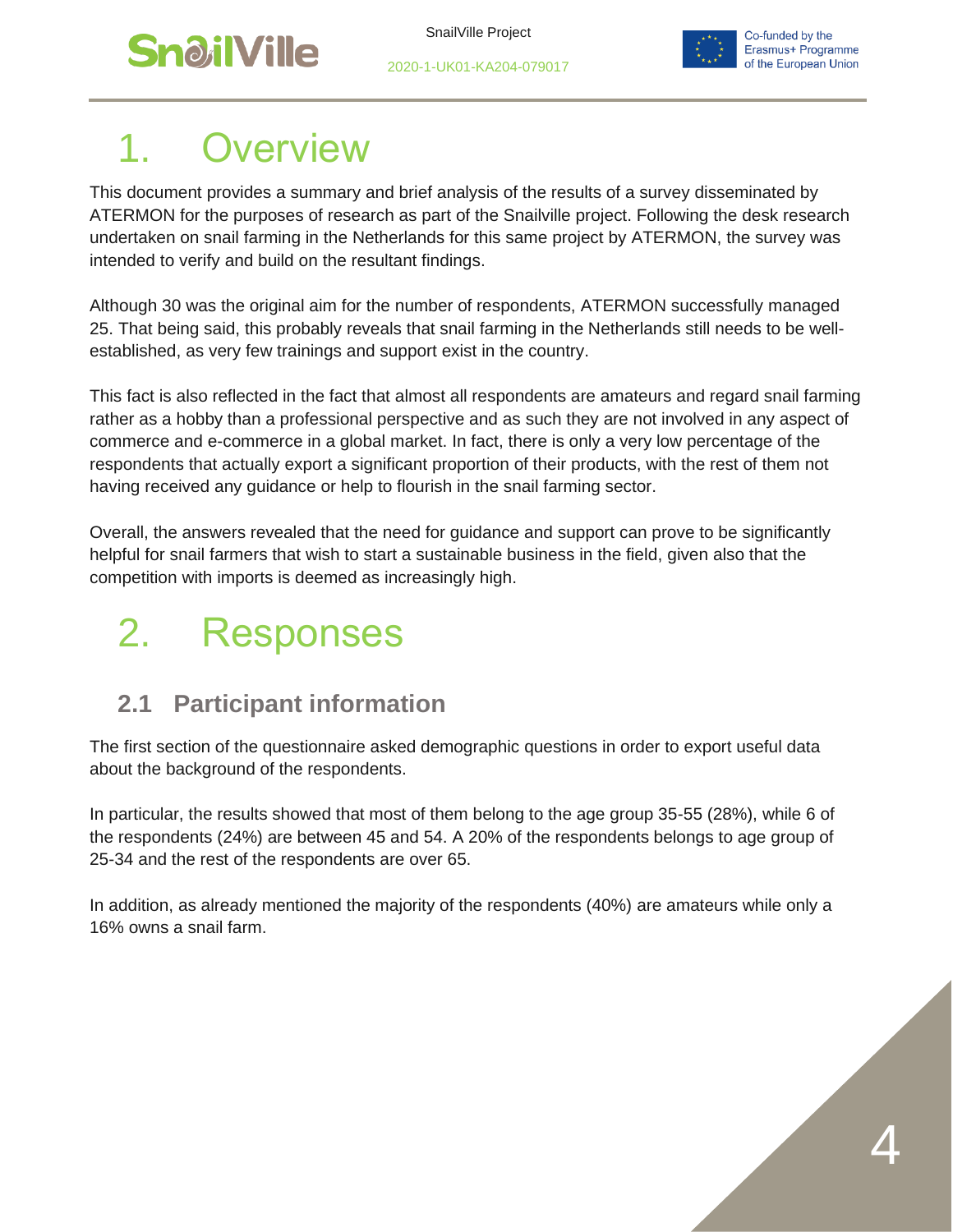

SnailVille Project





#### What age are you?

#### 25 responses



#### Which of these best describes your situation?

25 responses





# <span id="page-4-0"></span>**2.2 Training and support**

The next section of the survey focused on the kind of training, support and guidance that the participants had received. The first question in this section asked them whether respondents had undertaken any training respondents with most of them (40%) indicating that they have attended a heliculture training organized by another snail farming business, while 16% of the respondents claimed that they have never received any kind of training. A vast number of respondents also indicated that they have attended online courses abroad, revealing that there are few online courses within the borders that are well-organized. However, the plurality of 10 people indicated that were not actually helped out by the guidance they had received, while 28% has not received any support or guidance. Au contraire, though, almost all participants (88%) pinpointed the usefulness of proper training, support and guidance in the field of snail farming.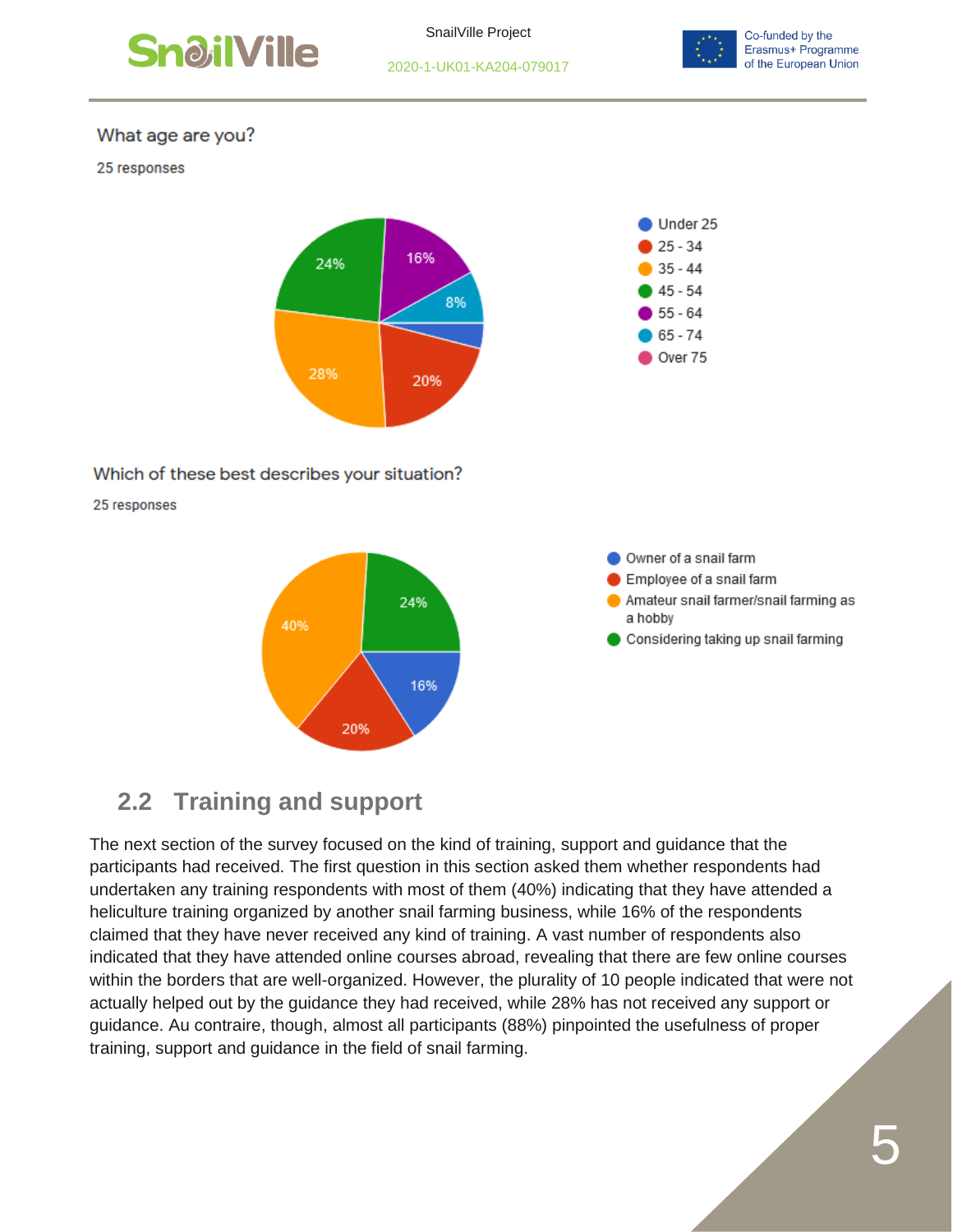



#### Have you ever attended a training session in snail farming?

25 responses



Do you feel that you have received sufficient guidance on legislation and standards relevant to snail farming?

25 responses



- I have received clear and helpful guidance
- I have received some guidance, but it was not very helpful
- I have received no support or guidance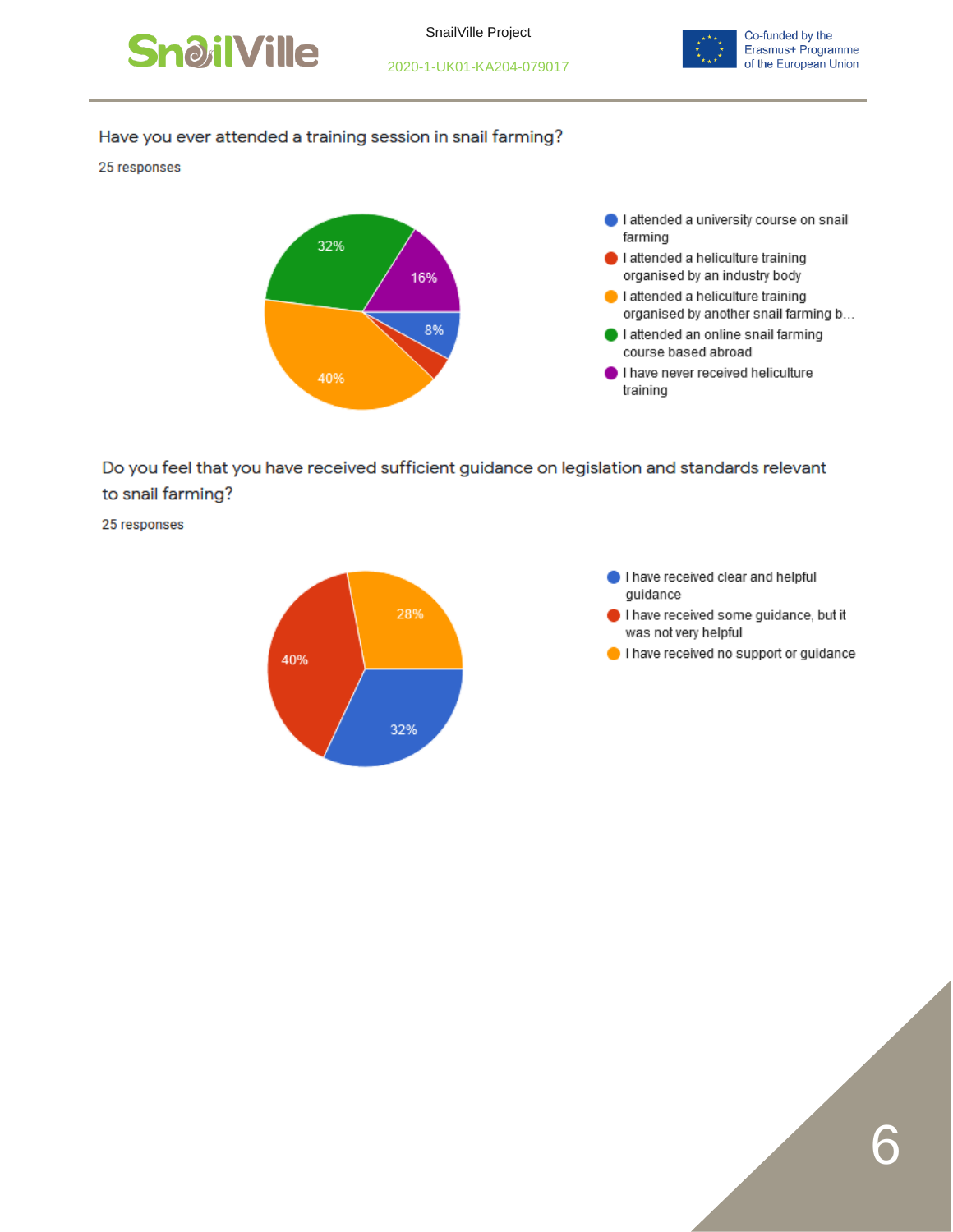



ıО

How useful do you feel it is for a snail farmer have agricultural knowledge and skills?

#### 25 responses



### <span id="page-6-0"></span>**2.3 Factors in and barriers to success**

The current section asked respondents to evaluate the reasons for which snail farms in their country failed to attain success, and then the reason that such businesses did become successful.

The results revealed that upon the most important reasons are the lack of guidance or support (60%) along with the competition of imports (60%), while a 56% of the respondents also emphasized in the insufficient or suitable land that is available for snail farming. A lesser amount of participants (40%) indicated the complexity or insufficiency of knowledge about snail breeding as one of the most vital reasons that snail farming businesses fail to succeed, while difficult-to-find funds and sources of investment possibly deteriorate this situation.

Insufficient suitable land avail.. -14 (56%) Issues with outdoor rearing (e...  $5(20%)$  $-8(32%)$ Insufficient funds and investm... Complexity or insufficient kno...  $-10(40%)$ Competition with imports 15 (60%) Lack of demand  $3(12%)$ Lack of guidance or support 15 (60%) Lack of available trainings  $-7(28%)$  $-3(12%)$ Poor quality control Disease or other snail mortalit... -6 (24%) Poor national legislation or leg...  $-3(12%)$ 0 5 10 15

Please choose from the issues below what you think are the greatest barriers to successful snail farming in your country

#### 25 responses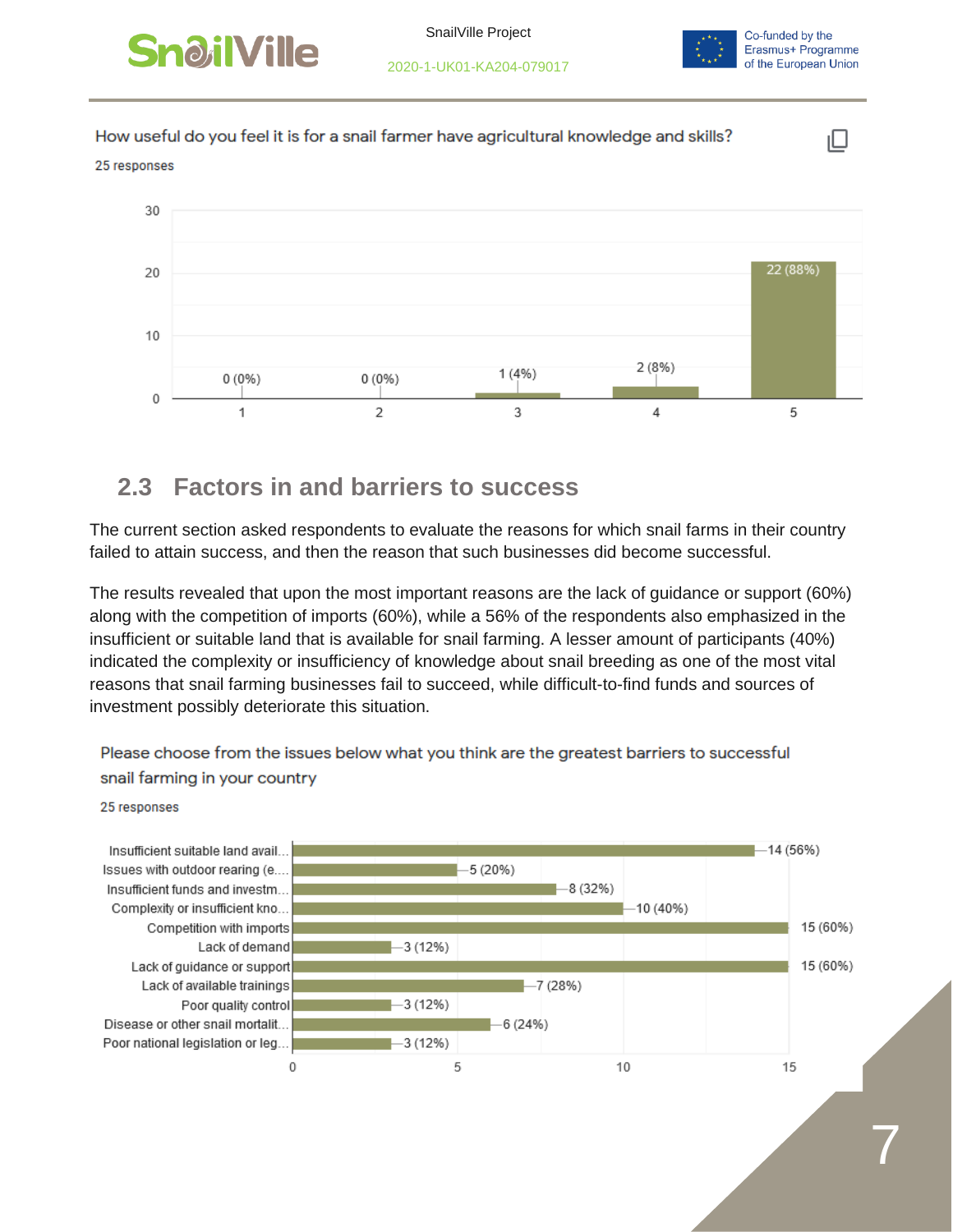



That being said, it seems that almost all the participants (23 out of 25) replied that receiving adequate support and guidance is a major factor, while also good organic snail farming and strong culture of indoor and outdoor snail farming are also considered major factors by the majority of participants.

How much of a factor do you think each of the below topics is in the success of snail farming in your country



# <span id="page-7-0"></span>**2.4 Most helpful training areas**

The final question of the survey touched based to evaluate the most helpful areas that an aspiring snail farming entrepreneur should be trained upon. Namely, the results revealed that 68% of the participants focused on snail breeding and reproduction, while 60% expressed interest to learn more about construction cages. A significant amount of participants (52%) were also keen on learning more about morphology, anatomy and physiology of land snails, while 44% would be more confident to study the financial and technical aspects of setting up and successfully running a sustainable snail farming business.